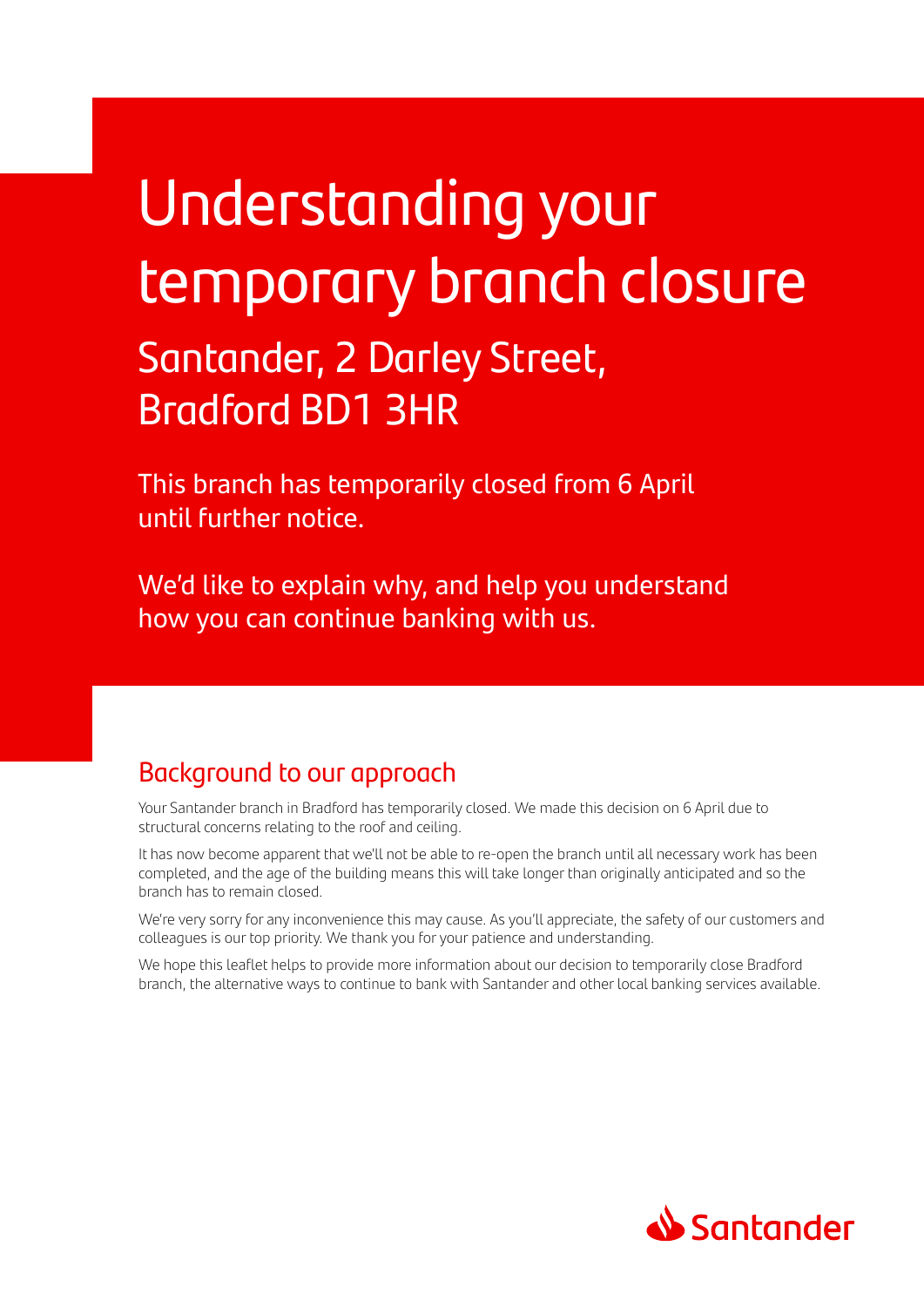## Branch assessment

Before reaching the decision to temporarily close Bradford branch, a full review of the branch was undertaken, including:

- The way our Bradford branch customers are choosing to bank with us.
- The proximity of other Santander branches in the surrounding area.
- The availability of alternative ways to bank with Santander, and additional ways to bank locally such as the Post Office and cash machines.
- The impact on our colleagues.

|                                                        |       | October 2021<br>to March 2022 |                                                                                                                 |
|--------------------------------------------------------|-------|-------------------------------|-----------------------------------------------------------------------------------------------------------------|
| $\begin{bmatrix} 1 \\ 1 \\ 1 \end{bmatrix}$            |       | 85%                           | of customers transacting at Bradford branch already use a<br>variety of ways to complete their banking.         |
|                                                        | Fr Fr | 28%                           | of Bradford branch customers also use an additional Santander<br>branch.                                        |
|                                                        |       | 69%                           | of customers have transacted using our Online, Mobile or<br>Telephone Banking services.                         |
| FF                                                     |       | 692                           | Personal customers have transacted three times or more and<br>only use Bradford branch.                         |
| FF                                                     |       | 33                            | Business customers have transacted three times or more and<br>only use Bradford branch.                         |
| $\begin{array}{c} \boxed{1} \ \boxed{1} \ \end{array}$ |       | 49                            | Bradford branch customers have completed a general enquiry<br>three times or more and only use Bradford branch. |

The information above includes all customer transactions within the time frame stated. Online, mobile or telephone usage includes customers who have completed a payment.

99% of residents living within the Local Authority area have access to at least superfast broadband coverage.

### Closest Santander branches

Our full range of services are available at any Santander branch and your account details, including sort codes and account numbers, won't be affected by the closure. Our services include counter service, cash withdrawals/ deposits and the team would be delighted to support any queries you may have across our range of products.

|                                                                 |                  | <b>Transport</b>      |                  | Opening hours from 18 July 2022                              |  |  |
|-----------------------------------------------------------------|------------------|-----------------------|------------------|--------------------------------------------------------------|--|--|
| <b>Shipley</b><br>2 Market Square,<br>Shipley<br><b>BD183QB</b> | 3.1 miles<br>Car | 26 mins<br>厚<br>Bus   | 20 mins<br>Train | Monday to Friday 9:30am to 3pm<br>Saturday 9:30am to 12:30pm |  |  |
| <b>Pudsey</b><br>5 Lidget Hill,<br>Pudsey<br><b>LS287LG</b>     | 5.1 miles<br>Car | 27 mins<br>أدة<br>Bus |                  | Monday to Friday 9:30am to 3pm<br>Saturday 9:30am to 12:30pm |  |  |

For further information on alternative branches and their opening hours please visit **[branchlocator.santander.com](http://branchlocator.santander.com)**. All our branches have step free access unless specified on our branch locator.

### How customers use the branch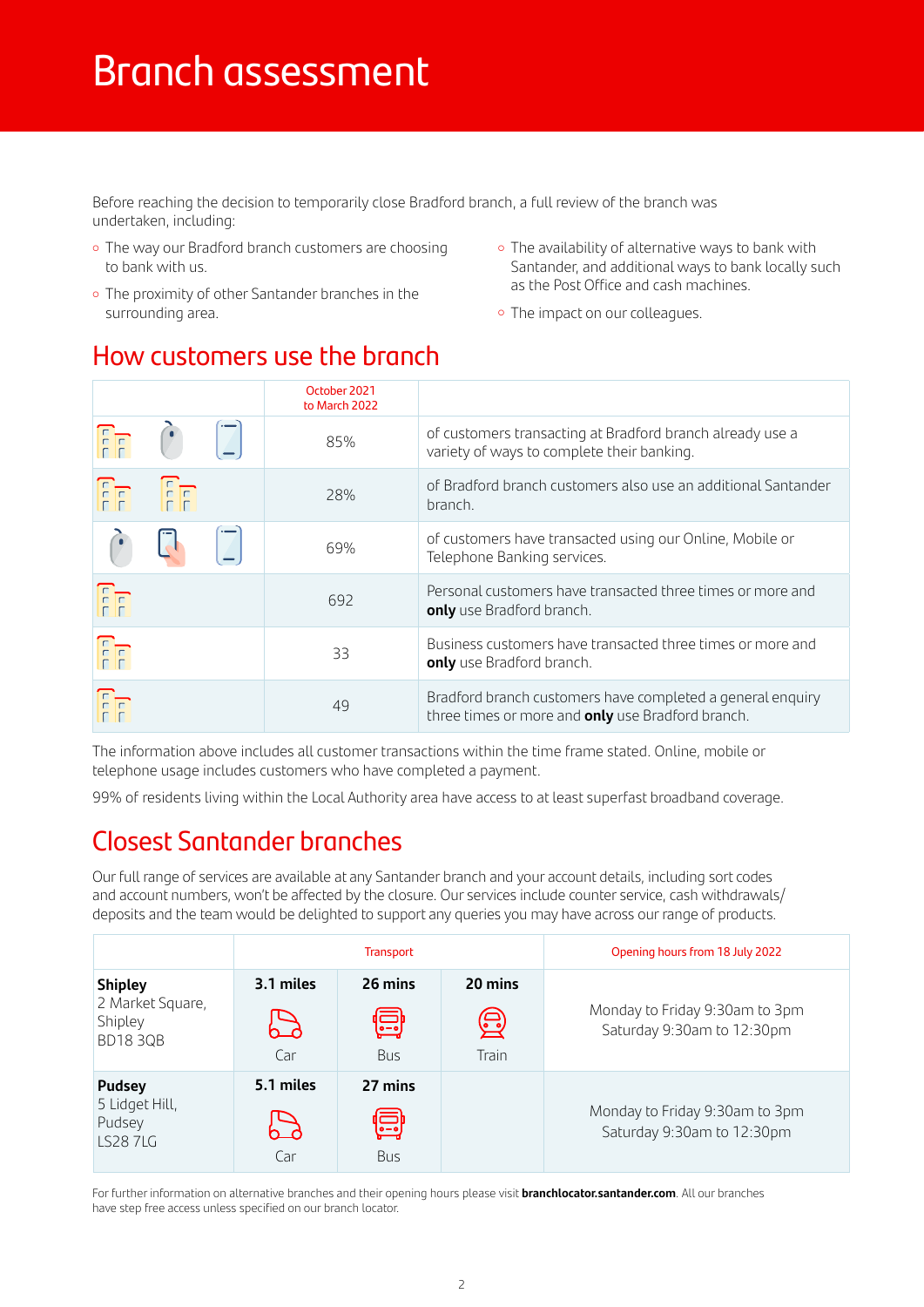# Ways to bank with Santander

There are many different ways to continue banking with Santander and our branch team can help you consider what's right for you.

| <b>Transaction type</b>                            | Santander<br>branch/cash | <b>Post Office</b>            | Cash machine<br>(non-Santander) | Online or<br>Mobile app  | <b>Telephone</b><br><b>Banking</b> |
|----------------------------------------------------|--------------------------|-------------------------------|---------------------------------|--------------------------|------------------------------------|
| <b>Personal</b>                                    | machine                  |                               |                                 |                          |                                    |
| Take out cash                                      | ✔                        | ້                             |                                 |                          |                                    |
| Pay in cash or cheques                             |                          |                               |                                 |                          |                                    |
| Passbook accounts: pay in/take out cash            |                          | With card only With card only |                                 |                          |                                    |
| Balance enquiries                                  |                          |                               |                                 | $\overline{\phantom{0}}$ |                                    |
| Statements/recent transactions                     | ✓                        |                               |                                 | ◡                        |                                    |
| Make payments/transfer funds/pay credit card bills | $\overline{\phantom{0}}$ |                               |                                 | $\overline{\phantom{0}}$ |                                    |
| Card, Online and Mobile Banking enquiries          |                          |                               |                                 | ◡                        |                                    |
| Financial and specialist vulnerable support        | ✔                        |                               |                                 | santander.co.uk          |                                    |
| <b>Business</b>                                    |                          |                               |                                 |                          |                                    |
| Take out cash                                      | $\overline{\mathbf{v}}$  | $\overline{\mathbf{v}}$       | $\checkmark$                    |                          |                                    |
| Pay in cash or cheques                             |                          | u                             |                                 |                          |                                    |
| Make payments/transfer funds/statements            |                          |                               |                                 |                          |                                    |



#### Mobile Banking

 Download our secure Mobile Banking app or visit **[santander.co.uk/mobilebanking](http://santander.co.uk/mobilebanking)**  to register, view our mobile guides and join free virtual events to help you manage your money.

#### Online Banking

 To sign up for Online Banking, visit **[santander.co.uk/onlinebanking](http://santander.co.uk/onlinebanking)**

Join our free fraud awareness events on keeping your money safe and avoiding scams.



#### Chat Banking

Available through **[santander.co.uk](http://santander.co.uk)**, Online and Mobile Banking.

#### Cash machines

 Access 24/7 services at our cash machines.



#### Telephone Banking Call **0330 9 123 123**

Monday to Sunday: 8am to 6pm We can support in setting up your voice as your password and how to use Telephone Banking



#### **POST** Post Office

 Using your current/savings account card you can pay in and withdraw cash, get a balance and pay in cheques (current account holders only) at any Post Office.

#### Alternative banking services currently available nearby

#### Tup Cash machines

Halifax 128 Bank Street, Bradford BD1 1PT

 Lloyds 43-45 Hustlegate, Bradford BD1 1NT

To find additional free cash machines visit **[link.co.uk/atm-locator](http://link.co.uk/atm-locator)**



Post Office 52 Sunbridge Road, Bradford BD1 2AB

 Visit **[postoffice.co.uk/everydaybanking](http://postoffice.co.uk/everydaybanking)** for more information or find your local Post Office branch at **[postoffice.co.uk/branchfinder](http://postoffice.co.uk/branchfinder)**